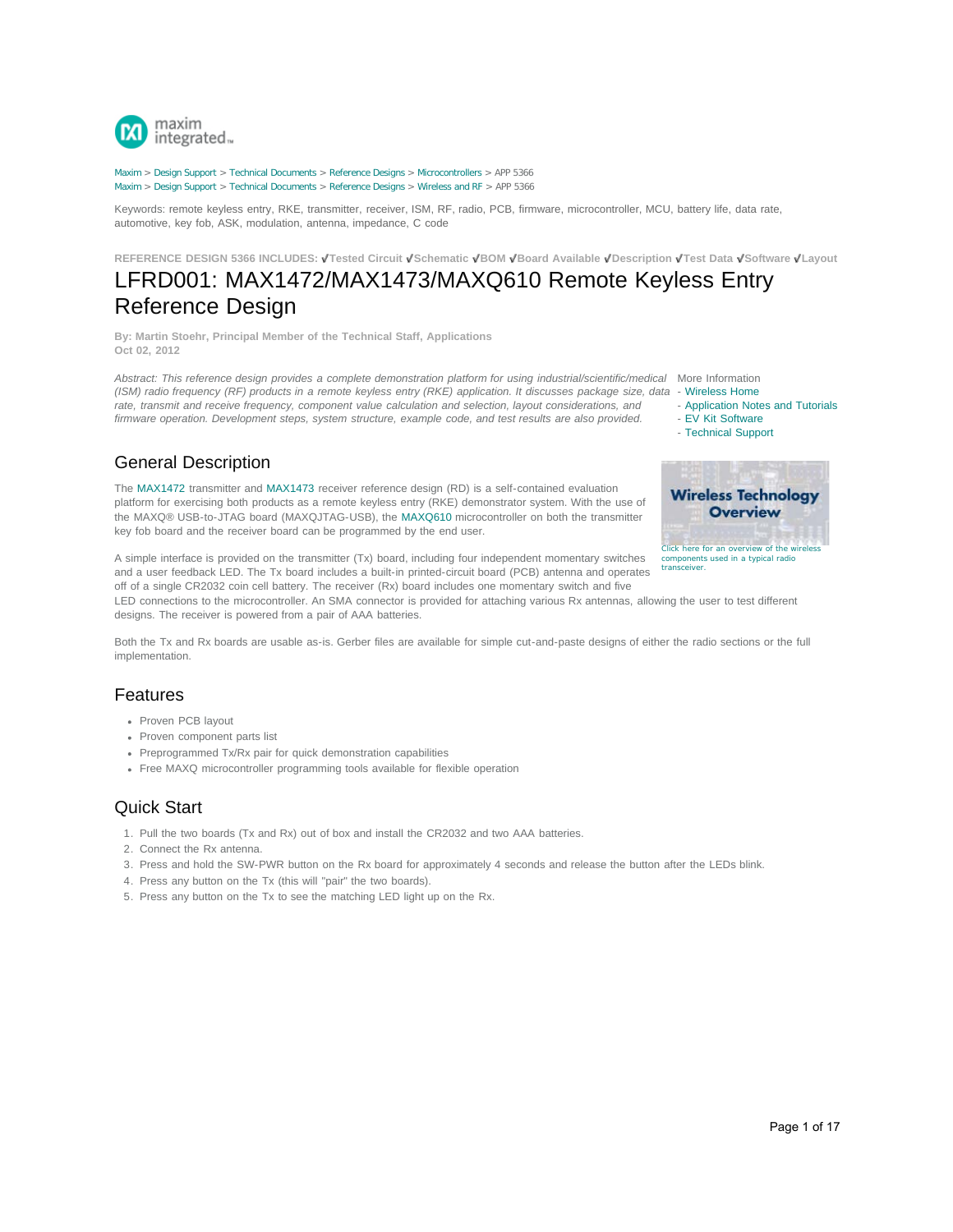### Transmitter and Receiver Board Description



*Unpopulated Rev B boards.*

#### Form Factor

The LFRD001 was designed as a demonstration platform for the MAX1472 transmitter and the MAX1473 receiver. This reference design targets a low-cost, low-BOM-count RF link. Both the transmitter and the receiver are mated with a MAXQ610 microcontroller that is preprogrammed to operate as an RKE demonstration system.

Both boards were designed to allow the end user to program the MAXQ610 through a JTAG interface. To make the demonstrator even more flexible, the JTAG edge-connectors can be snapped off of both boards, accommodating an even smaller profile. In its smallest form, the Tx board is 1in. x 1.75in. (2.54cm x 4.45cm) and the Rx board is 1in. x 2.4in (2.54cm x 6.1cm). The Rx board can be configured to display the LEDs, either flush with the PCB itself (as installed) or with the included break-away section. With the latter option, the user can vertically mount (or remote cable mount) the LEDs for better viewing.



*Populated Rev B boards.*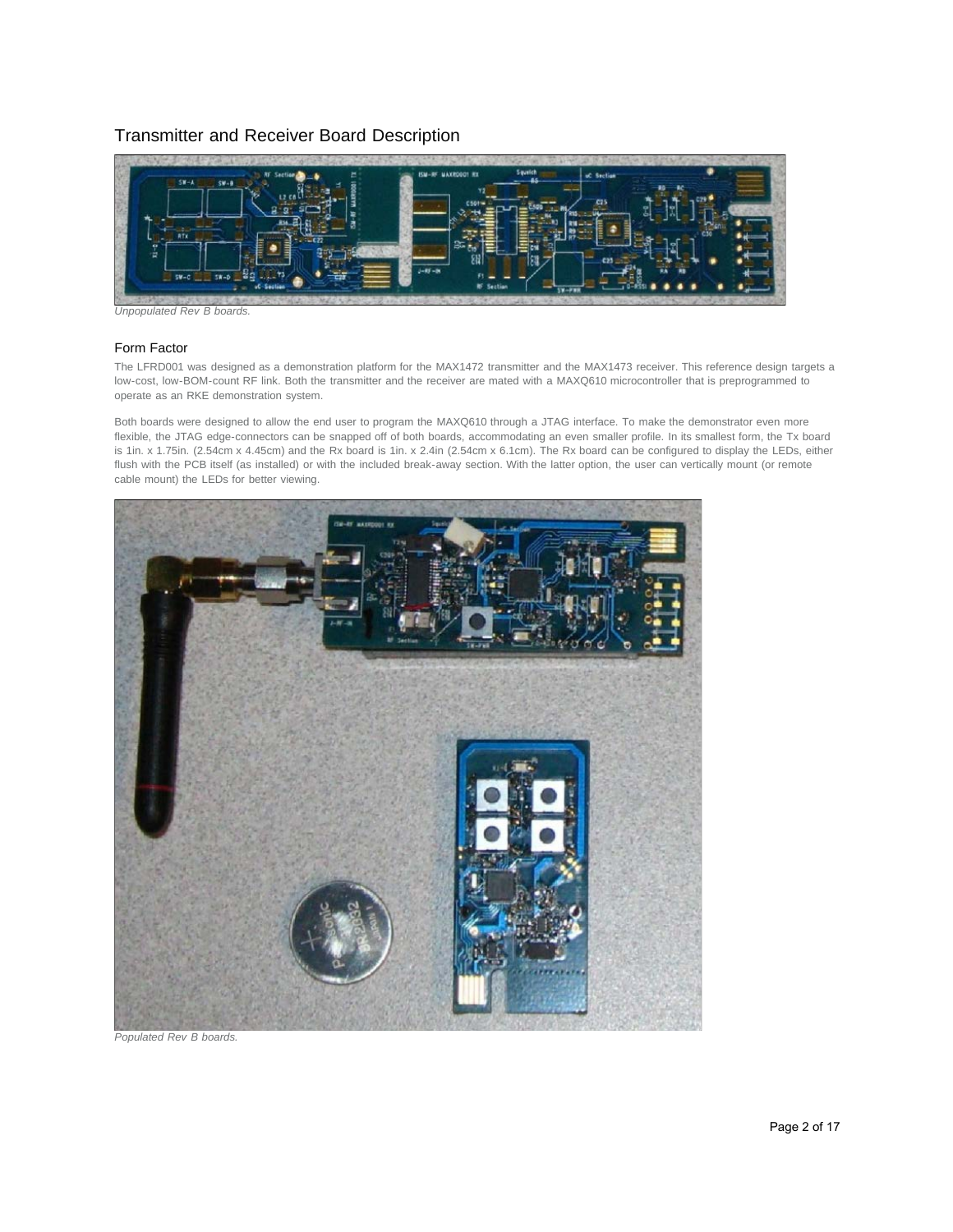#### I/Os and Switches

Power is typically supplied to the Tx board by a CR2032 battery, but can alternatively be powered through the JTAG interface. The Rx board is powered by a pair of AAA batteries and also has the JTAG power provision.

| <b>Tx Switch Function Table</b> |                 |                 |               |  |  |  |  |  |  |  |
|---------------------------------|-----------------|-----------------|---------------|--|--|--|--|--|--|--|
| <b>Switch</b>                   | <b>Position</b> | <b>Function</b> | µC Connection |  |  |  |  |  |  |  |
| <b>SWA</b>                      | Momentary       | "Red" channel   | Pin 9, P1.0   |  |  |  |  |  |  |  |
| <b>SWB</b>                      | Momentary       | "Green" channel | Pin 10, P1.1  |  |  |  |  |  |  |  |
| <b>SWC</b>                      | Momentary       | "Blue" channel  | Pin 11, P1.2  |  |  |  |  |  |  |  |
| SWD                             | Momentary       | "White" channel | Pin 12, P1.3  |  |  |  |  |  |  |  |

| <b>Rx Switch Function Table</b> |                 |                 |               |  |  |  |  |  |  |
|---------------------------------|-----------------|-----------------|---------------|--|--|--|--|--|--|
| <b>Switch</b>                   | <b>Position</b> | <b>Function</b> | µC Connection |  |  |  |  |  |  |
| SW-PWR                          | Momentary       | Tx pairing      | Pin 10, P1.1  |  |  |  |  |  |  |

| Tx and Rx I/O Edge Connectors |                      |               |  |  |  |  |  |  |  |
|-------------------------------|----------------------|---------------|--|--|--|--|--|--|--|
| <b>Signal</b>                 | <b>Description</b>   | µC Connection |  |  |  |  |  |  |  |
| JTAG-1                        | TCK-clock            | Pin 24, P2.4  |  |  |  |  |  |  |  |
| JTAG-2                        | GND-ground           |               |  |  |  |  |  |  |  |
| JTAG-3                        | TDO-data out         | Pin 27, P2.7  |  |  |  |  |  |  |  |
| JTAG-4                        | VBAT-external supply |               |  |  |  |  |  |  |  |
| JTAG-5                        | TMS-master select    | Pin 26, P2.6  |  |  |  |  |  |  |  |
| $JTAG-6$                      | nRST-reset           | Pin 28, Reset |  |  |  |  |  |  |  |
| JTAG-7                        | N/A                  |               |  |  |  |  |  |  |  |
| $JTAG-8$                      | N/A                  |               |  |  |  |  |  |  |  |
| JTAG-9                        | TDI-data in          | Pin 25, P2.5  |  |  |  |  |  |  |  |
| JTAG-10                       | GND-ground           |               |  |  |  |  |  |  |  |

| <b>Tx LED Indicator Table</b> |                           |               |  |  |  |  |  |  |  |
|-------------------------------|---------------------------|---------------|--|--|--|--|--|--|--|
| <b>LED</b>                    | <b>Function</b>           | µC Connection |  |  |  |  |  |  |  |
| D-TX                          | Reset/active transmission | Pin 21, P1.7  |  |  |  |  |  |  |  |
| <b>Rx LED Indicator Table</b> |                           |               |  |  |  |  |  |  |  |
|                               |                           |               |  |  |  |  |  |  |  |
| LED                           | <b>Function</b>           | µC Connection |  |  |  |  |  |  |  |
| $D - A$                       | "Red" channel indicator   | Pin 16, P1.4  |  |  |  |  |  |  |  |
| D-B                           | "Green" channel indicator | Pin 17, P1.5  |  |  |  |  |  |  |  |
| $D-C$                         | "Blue" channel indicator  | Pin 20, P1.6  |  |  |  |  |  |  |  |
| $D-D$                         | "White" channel indicator | Pin 21, P1.7  |  |  |  |  |  |  |  |
| D-RSI                         | Receive signal indicator  | Pin 12, P1.3  |  |  |  |  |  |  |  |

# Data Frame Structure

The basic structure of the data frame is amplitude-shift keying (ASK) modulated, Manchester encoded, and 4.8kbps (0.2083ms/bit). It also has 144 bits per frame (18 bytes or nine 2-byte words), 30ms per frame, a pause of 70ms between frames, and 3 frame transmissions per burst. For information on Manchester encoding, refer to application note 3435, "[Manchester Data Encoding for Radio Communications.](http://www.maximintegrated.com/an3435)"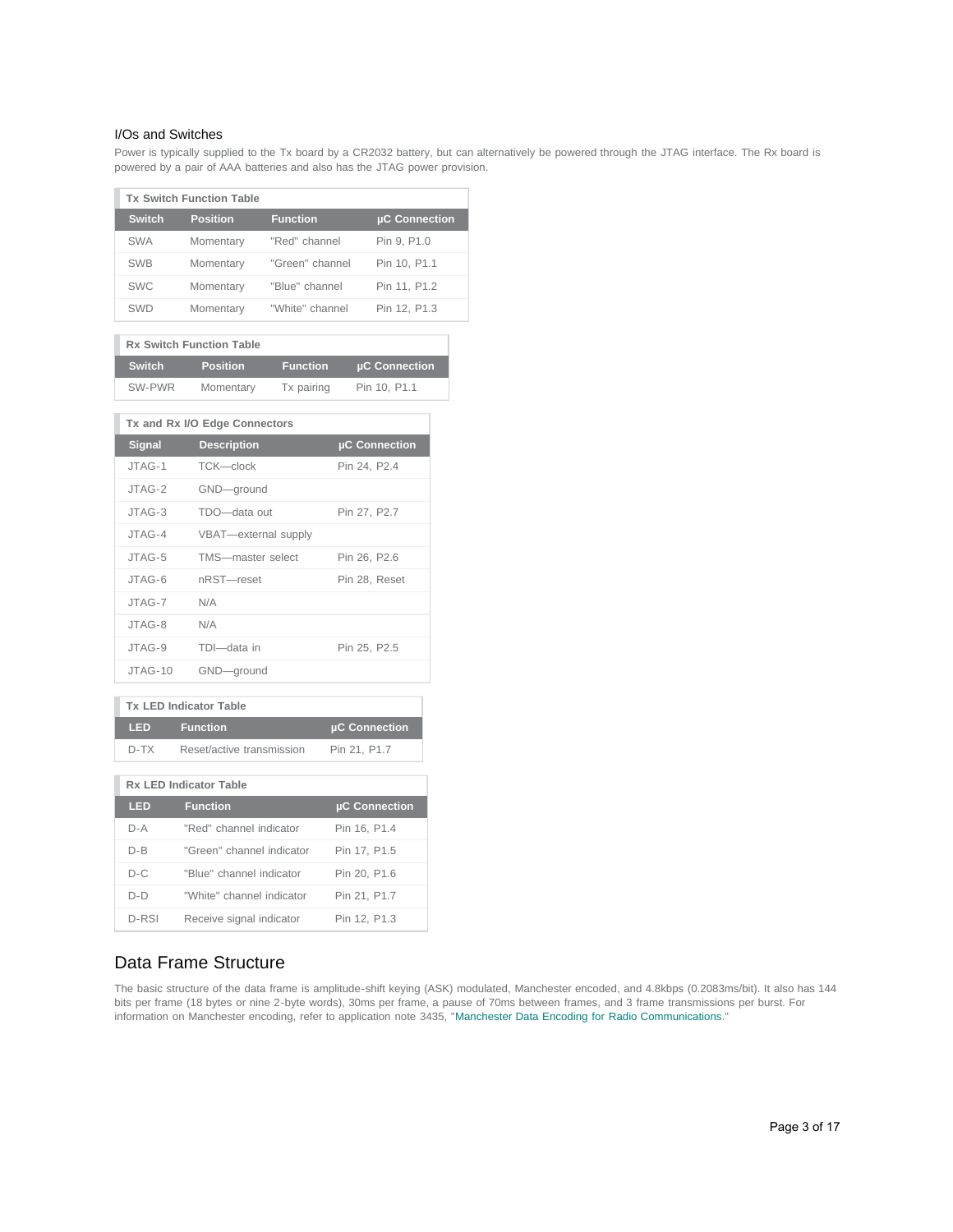| <b>Frame Structure</b> |    |    |           |    |    |    |    |                 |    |    |      |    |         |         |                 |                |    |
|------------------------|----|----|-----------|----|----|----|----|-----------------|----|----|------|----|---------|---------|-----------------|----------------|----|
| Preamble               |    |    | T         |    |    |    |    | <b>Function</b> |    |    | Data |    | Svnc'   |         | Sig             | <b>Chk Sum</b> |    |
| EE                     | EE | FF | <b>FD</b> | 01 | 23 | 45 | 67 | 00              | 01 | 00 | 00   | 43 | 21<br>∼ | $A$ $A$ | 22<br><u>__</u> | 01             | 68 |

The structure of this frame is arbitrary but provides an example of the information that can be contained in any frame related to the many industrial, scientific, medical (ISM) RF applications. [Appendix I](#page-11-0) describes each section of the data frame in more detail.

# Firmware Structure

#### **Transmitter**

Functional operation of the Tx system is much more basic than that of the Rx system. The MAXQ610 microcontroller provides two inputs to the MAX1472: ENABLE and DATA. The transmission is controlled by a simple button press on one of the four buttons: SW-A, SW-B, SW-C, or SW-D. The MAXQ610 is configured to be in a stop mode unless it senses a high-to-low transition on one of the four buttons, causing an external interrupt. The interrupt is serviced by first decoding which switch has been closed, assigning a function code to the frame corresponding to that switch, and then completing a Manchester-encoded broadcast of the packetized bits. The transmitter is enabled and each Manchester half-bit is sent serially to the DATA line with appropriate timing. After the frame is complete, the transmitter is turned off for a set amount of time until it either repeats the frame transmission or the MAXQ610 is released back to "stop mode" (no further button presses). See [Appendix II](#page-13-0) for the Tx firmware code.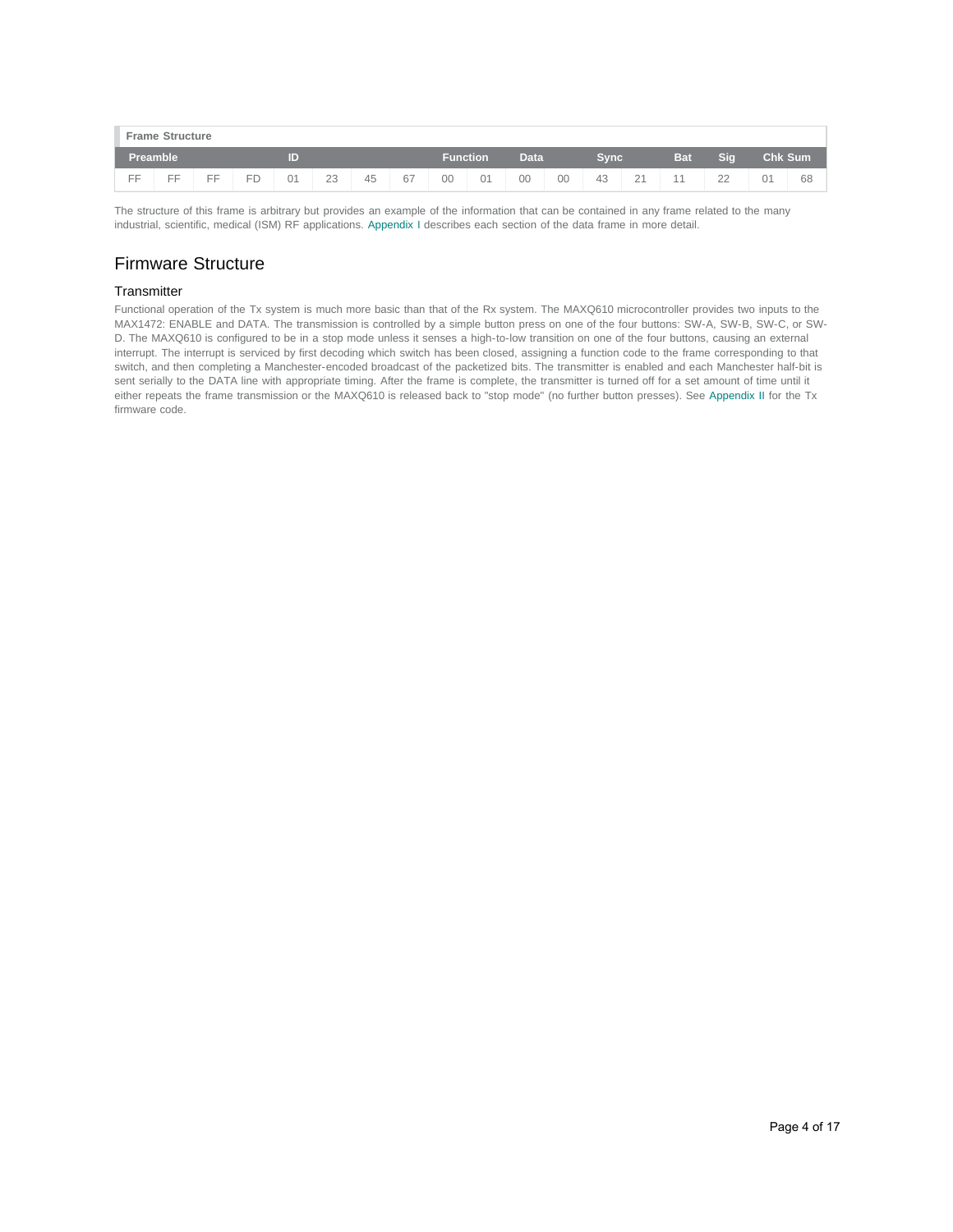

*Figure 1. Tx subroutines.*

#### Receiver

The receiver is a complex system requiring data filtering, timing recovery, frame alignment, Manchester decoding, checksum evaluation, and a display function. The MAXQ610 microcontroller is configured with two external interrupts: one from the SW-PWR button and the other from the MAX1473 DATAOUT line. When an interrupt is received, the microcontroller will evaluate whether to flag the pairing process or to decode incoming data. A transmission will be received as an expected bit stream of Manchester-encoded 4.8kbps data. After performing a lowpass filter (LPF) type of noise reduction, the data is stored in an array and then processed for valid structure. The checksum is verified and if the ID matches the one stored in the receiver (if from the paired Tx), the frame "function" is acted upon. See [Appendix II](#page-13-0) for the Rx firmware code.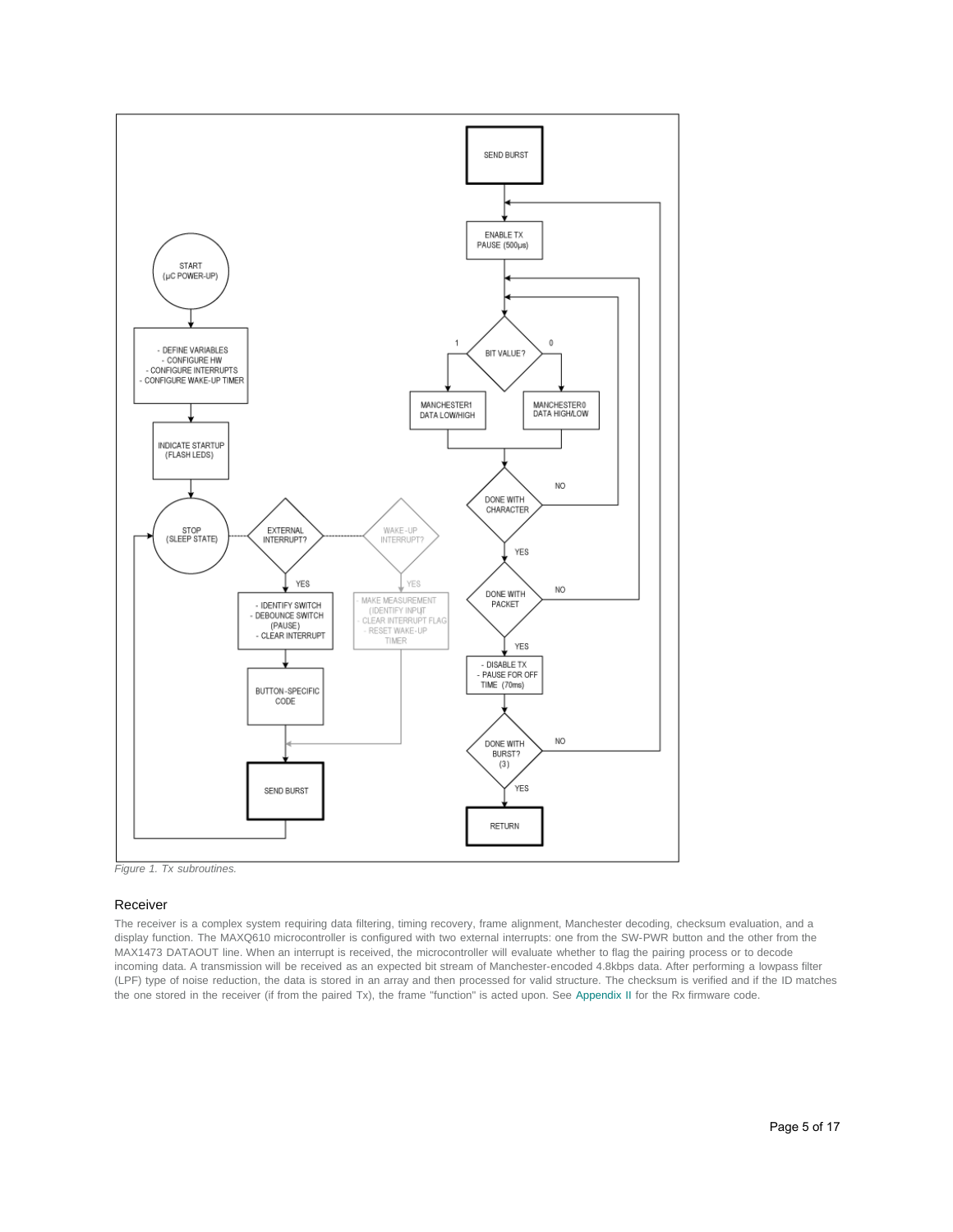

*Figure 2. Rx subroutines.*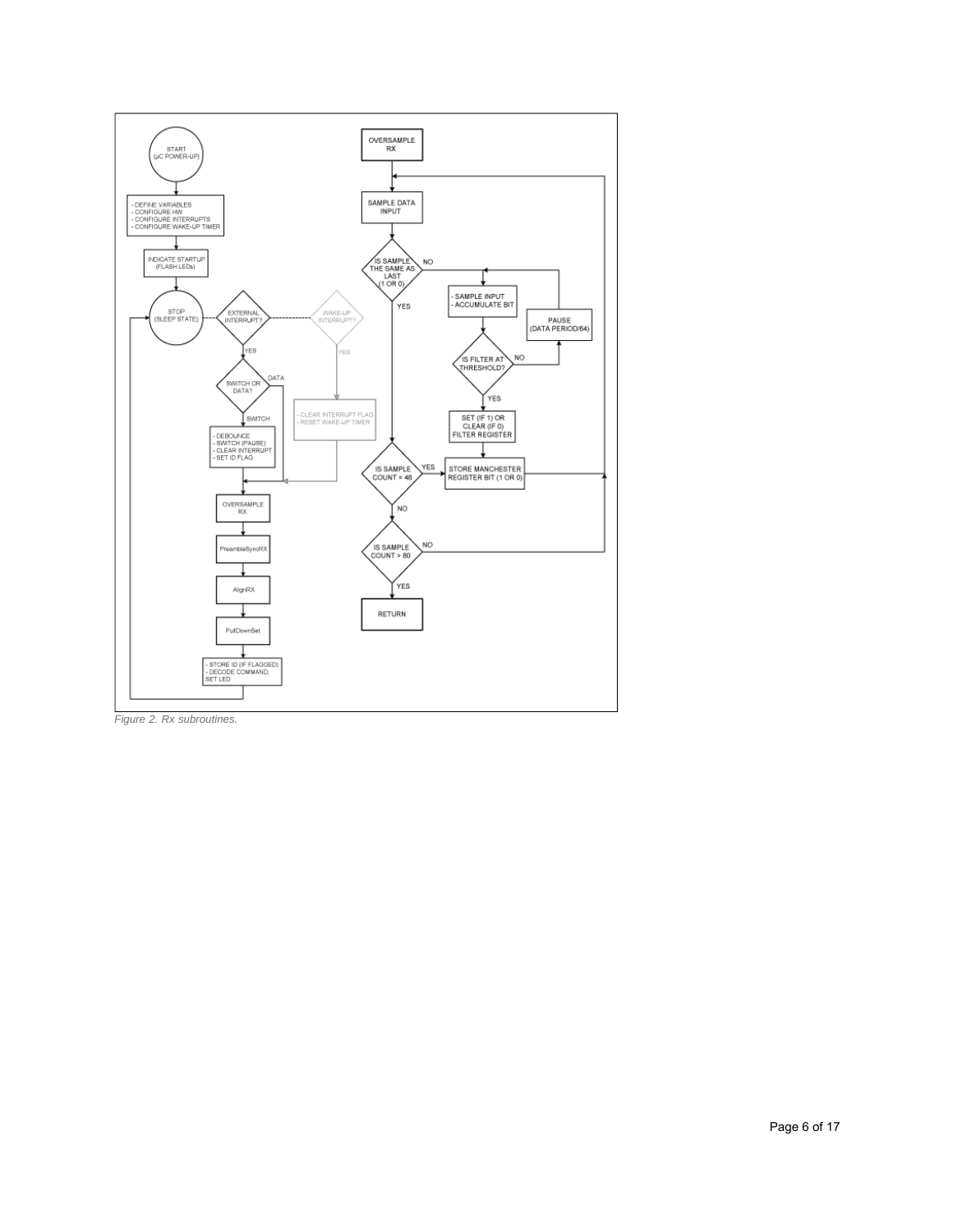

*Figure 3. Rx subroutines.*

### Microcontroller Programming Software

The above firmware was developed within the IAR Embedded Workbench® software. A full version of this software (4k KickStart Edition) can be obtained [online](http://www.iar.com/) with a limited license that restricts the object code to 4k in size. Commercial licenses can also be purchased from IAR. The IAR EW works in concert with the MAXQUSB-JTAG interface and the programming adapter, to flash the MAXQ610 on both the Tx and Rx boards.

#### Installation

Refer to the IAR EW documentation for installation and guidance. The firmware in this project was developed with the MAXQ plug-in IAR EWMAXQ2.20I.

#### **Operation**

Be sure to have the USB port properly configured within the IAR EW: Project **-> Options... -> General Options--Debugger-JTAG**. The COM Port should be set to match the "USB Serial Port (COM XX)" as indicated in the Windows® Device Manager.

For best performance during programming and debugging of the MAXQ610, we suggest adjusting the advanced settings for the COM port (**Device** Manager  $\rightarrow$  USB Serial Port (COM XX) Properties  $\rightarrow$  Port Settings  $\rightarrow$  Advanced...). Recommended values for receive and transmit buffer sizes are 512 bytes and a recommended latency timer of 4ms provides optimal operation.

The edge connector should be oriented with JTAG pin 1 on the top of the Tx or Rx boards. The system can be programmed with batteries in place or without any batteries installed (USB power is used). Within the C code, there are some lines that can be uncommented to help debug firmware changes.

# Operational Setup and Use

#### Pairing the Tx and Rx

In this reference design, the transmitter has been preprogrammed with a semi-unique ID (0x012345XX). This 4-byte value has been flashed into the MAXQ610 as part of the firmware-encoding process and can be easily changed by reprogramming the Tx microcontroller. To link the receiver system to the transmitter system, the user simply needs to set the "pair" flag on the receiver and send a valid signal with the transmitter to be paired. This process must be repeated whenever the batteries are replaced on the Rx system.

- 1. Press and hold the button (SW-PWR) on the Rx system for approximately 4 seconds.
- 2. Once the Rx system cycles through the four LEDs (two repetitions), release the button.
- 3. Press any button on the Tx system to be paired.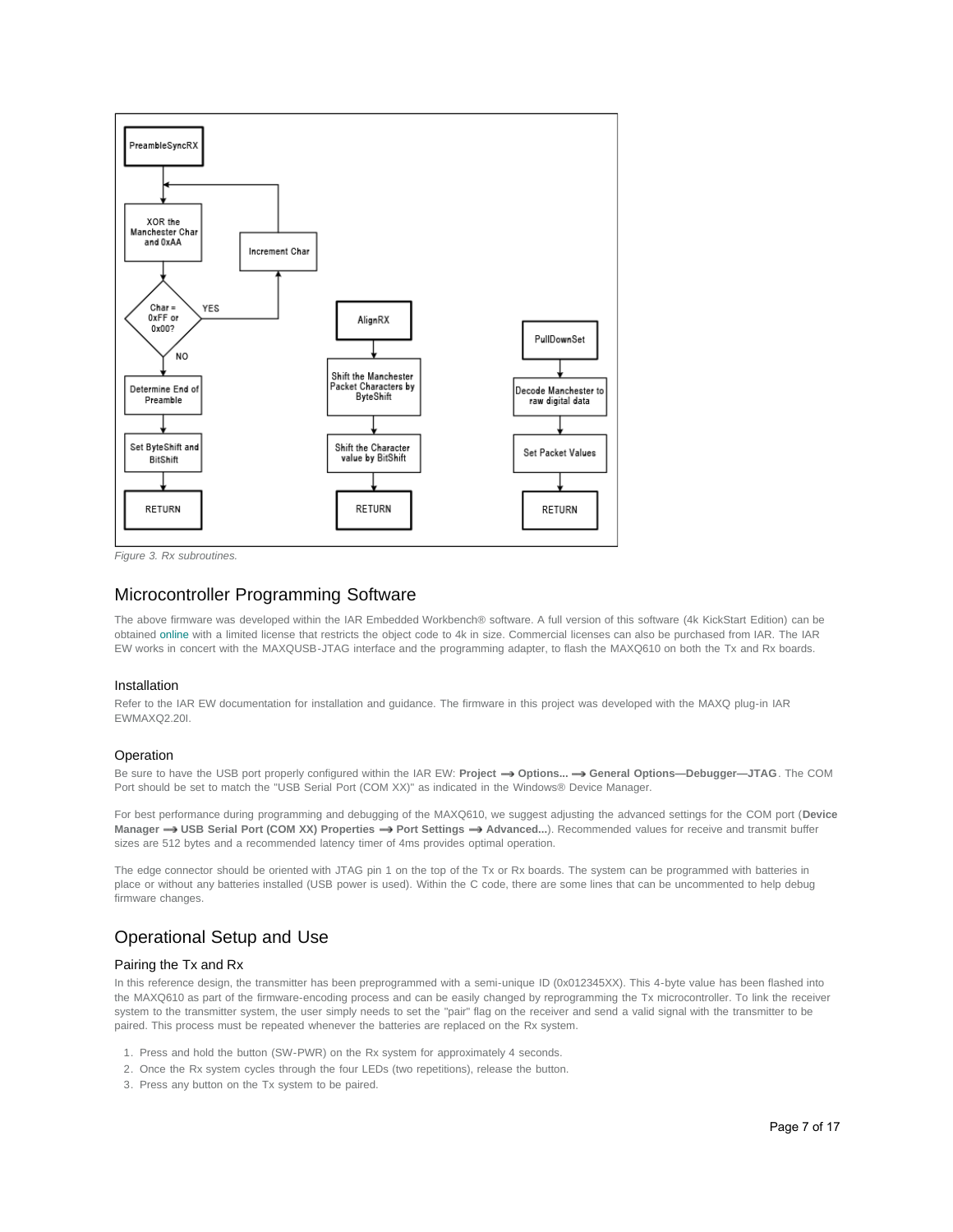- 4. The Rx system will again cycle all four LEDs (two repetitions) when a valid frame is received.
- 5. The Tx and Rx systems are now paired. Test the link with any button press on the Tx.

#### Range

The predicted range in a flat unobstructed outdoor area is based on the following assumptions.

 $f_0 = 433.92$ MHz  $P_{PA} = +10$ dBm  $G_T = -30dB$ i (typical small loop antenna is -18dBi; -30dBi is used to compensate for the lack of enclosure that would isolate the antenna from the human body influences)  $h_{\text{TV}} = 1m$  $h_{\text{PX}} = 1m$  $G_R = 4.14$ dBi (ideal  $1/4\lambda$  antenna = 5.14dBi)  $L_{CONR1} = -0.57dB$ Path loss varies as R<sup>-4</sup> because of ground bounce interference Rx sensitivity set at -114dBm

The calculated estimate of "open field" range is approximately 230m (see application note 5142, "[Radio Link-Budget Calculations for ISM-RF](http://www.maximintegrated.com/an5142) [Products"](http://www.maximintegrated.com/an5142) for more information).

Indoor range testing resulted in a consistent range of 30m using a Linx RX antenna; 35m was achieved with a 1/4λ antenna on the Rx with it placed ~2m above the floor; 30m was also reached in a lab environment with the Rx 1m above the floor. Outdoor testing resulted in a > 50m range. The LEDs could not be seen beyond 50m, and the actual range is likely greater.

#### Battery Usage Analysis

#### Microcontroller

[1.8V nominal core voltage, 1.0V RAM (min) data retention/power-on-reset (POR) voltage] The MAXQ610 microcontroller burns a maximum of 12µA (with power-fail off) during stop mode. The MAXQ610 (with 12MHz SysClk) burns a maximum of 5.1mA during normal operation.

#### Tx

The MAX1472 transmitter burns a maximum of 1.73µA at 125°C in standby mode.

The MAX1472 typically burns 9.6mA at 434MHz (~17mA max) during normal operation with "always on"; it typically burns 5.7mA when running at 50% duty cycle at 434MHz.

The LED is configured with 75 $\Omega$  limiting resistors, yellow (V<sub>F</sub> = 2.2), nominal 10.7mA on current.

The Panasonic CR2032 battery has a rated 225mAh capacity.

With the LED off, the typical full-on battery life is about 15 hours. With the Tx duty cycle of 50% (Manchester), and for 30ms transmissions with 70ms "quiet time" between repeated bursts, the microcontroller is on full time [30ms at 5.7mA, 70ms at 1.8µA + 5.1mA], and the battery life jumps to about 33hrs. Given a 3-second button press, this would equate to about 39.6k button presses from a single battery. **At an estimated 10 presses a day, this equates to about 10.8 years of battery life (worst-case scenario without LED usage).**

During testing, measured current draws were ~69µA during standby mode and ~16mA peak current during transmission (including LED, 3.0V supply). These values would result in approximately 0.37 years of battery life for standby mode only. This system has not yet been optimized for low-current stop mode.

#### Rx

The MAX1473 receiver burns a maximum of 5.3µA at 434MHz during power down or sleep mode.

The MAX1473 burns a maximum of 6.88mA at 434MHz during normal operation.

The LEDs are all configured with 75 $\Omega$  limiting resistors: red (V<sub>F</sub> = 2.0), nominal 13.3mA on current; green (V<sub>F</sub> = 2.1), nominal 12.0mA on current; blue ( $V_F = 3.5$ ), tested 3.5mA (at 3.0V supply) on current; white ( $V_F = 3.5$ ), tested 2.1mA (at 3.0V supply) on current; yellow ( $V_F = 2.2$ ), nominal 10.7mA on current.

The AAA batteries have a typical capacity of about 1000mAh at a drain current of 12mA (1.0V, 20°C).

When all of the LEDs are off, the typical complete battery life is about 3.47 days. With a Rx duty cycle of about 2ms on, 198ms off (1%), the battery life jumps to 1511 days (198ms at 18µA, 2ms at 12mA = 27.564µA). **Thus, with the system always on, the Rx board will operate for about 4.1 years from a pair of AAA batteries (worst-case scenario without LED usage).**

During testing, the measured current drain was ~9.5mA during listen mode and about 22mA peak current during receive (including LEDs, 3.0V supply). These values result in approximately 4.4 days of battery life for listen mode only. This system has not yet been optimized for mid-low current standby mode or low-current stop mode.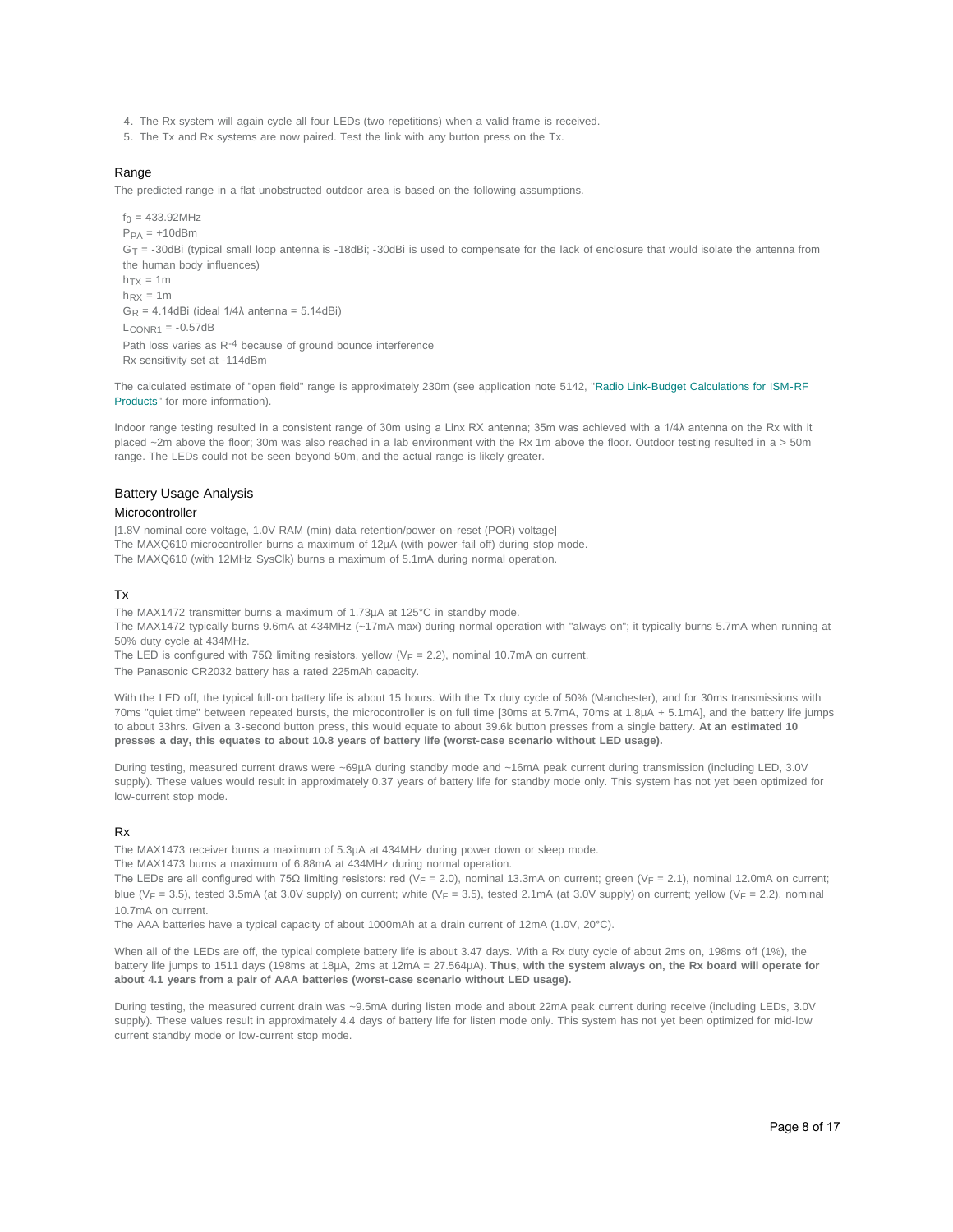# Hardware Details

### Transmitter Specifications

| Supply current $(I_{DD})$ at $f_{RF} = 433 MHz$ , Tx "0"                     | $1.7mA$ (typ)     |
|------------------------------------------------------------------------------|-------------------|
| Supply current $(I_{DD})$ at $f_{RF} = 433 MHz$ , Tx "1"                     | $9.6mA$ (typ)     |
| Standby current (ISTDBY)                                                     | $1.7\mu A$ (max)  |
| Low-power standby current (ENABLE "0")                                       | $5nA$ (typ)       |
| Output power ( $P_{\Omega I/T}$ ) into 50 $\Omega$ at $V_{\text{DD}} = 2.7V$ | $+10.3$ dBm (typ) |

### Receiver Specifications

| Supply current $(I_{DD})$ at $f_{RF} = 433 MHz$ , 3.3V                                                                          | $5.8mA$ (typ)      |
|---------------------------------------------------------------------------------------------------------------------------------|--------------------|
| Shutdown supply current ( $l_{\text{active-low PWDN}}$ ) at $f_{\text{RF}} = 433 \text{MHz}$ , $5.3 \mu \text{A (max)}$<br>3.3V |                    |
| Sensitivity (PRFIN MIN) (peak power level)                                                                                      | $-114dBm$<br>(tvp) |

# Ordering Information

| Part            | <b>Temp Range</b>               |
|-----------------|---------------------------------|
| MAX-ISMRF-RD001 | $0^{\circ}$ C to $70^{\circ}$ C |

# Component List

The following table provides a list of components used to populate the Tx, Rx, and programming adapter boards. Maxim recommends high-quality, wire-wound inductors for components used on both the Tx and Rx boards.

| <b>Designation</b> | Qty            | <b>Description</b>       |
|--------------------|----------------|--------------------------|
|                    | $\mathbf{1}$   | Edge connector           |
|                    | $\mathbf{1}$   | MAXQUSBJTAG-KIT#         |
|                    | $\mathbf{1}$   | 433MHz antenna           |
|                    | $\mathbf{1}$   | CR2032 battery           |
|                    | $\overline{2}$ | AAA battery              |
| <b>BATT-2032</b>   | $\mathbf{1}$   | BATT-2032, BATT-2032     |
| BATT-AAA           | $\mathbf{1}$   | BATT-2AAA, 2 AAA battery |
| C2, C26            | 3              | CAP, 0.01µF, 10%         |
| C21-22, C24-25     | $\overline{4}$ | CAP, 0.1µF, 10%          |
| C3, C17            | $\overline{2}$ | CAP, 0.47µF, 10%         |
| C20, C23           | $\overline{2}$ | CAP, 1.0µF, 10%          |
| C8, C11, C13-14    | 4              | CAP, 100pF, 5%           |
| C <sub>16</sub>    | $\mathbf{1}$   | CAP, 1500pF, 5%          |
| C <sub>18</sub>    | $\mathbf{1}$   | CAP, 150pF, 5%           |
| C12                | $\mathbf{1}$   | CAP, 2.2pF, 5%           |
| $C27 - 28$         | $\overline{2}$ | CAP, 2.2µF, 10%          |
| C1, C6, C15        | 3              | CAP, 220pF, 10%          |
| C <sub>19</sub>    | $\mathbf{1}$   | CAP, 330pF, 10%          |
| C4-5, C500-501     | $\overline{4}$ | CAP, 6.8pF, 5%           |
| C7                 | $\mathbf{1}$   | CAP, 680pF, 10%          |
| C9                 | $\mathbf{1}$   | CAP, 7.5pF, 5%           |
| $Y3-4$             | $\overline{2}$ | CERAMIC-SMD, 12.000MHz   |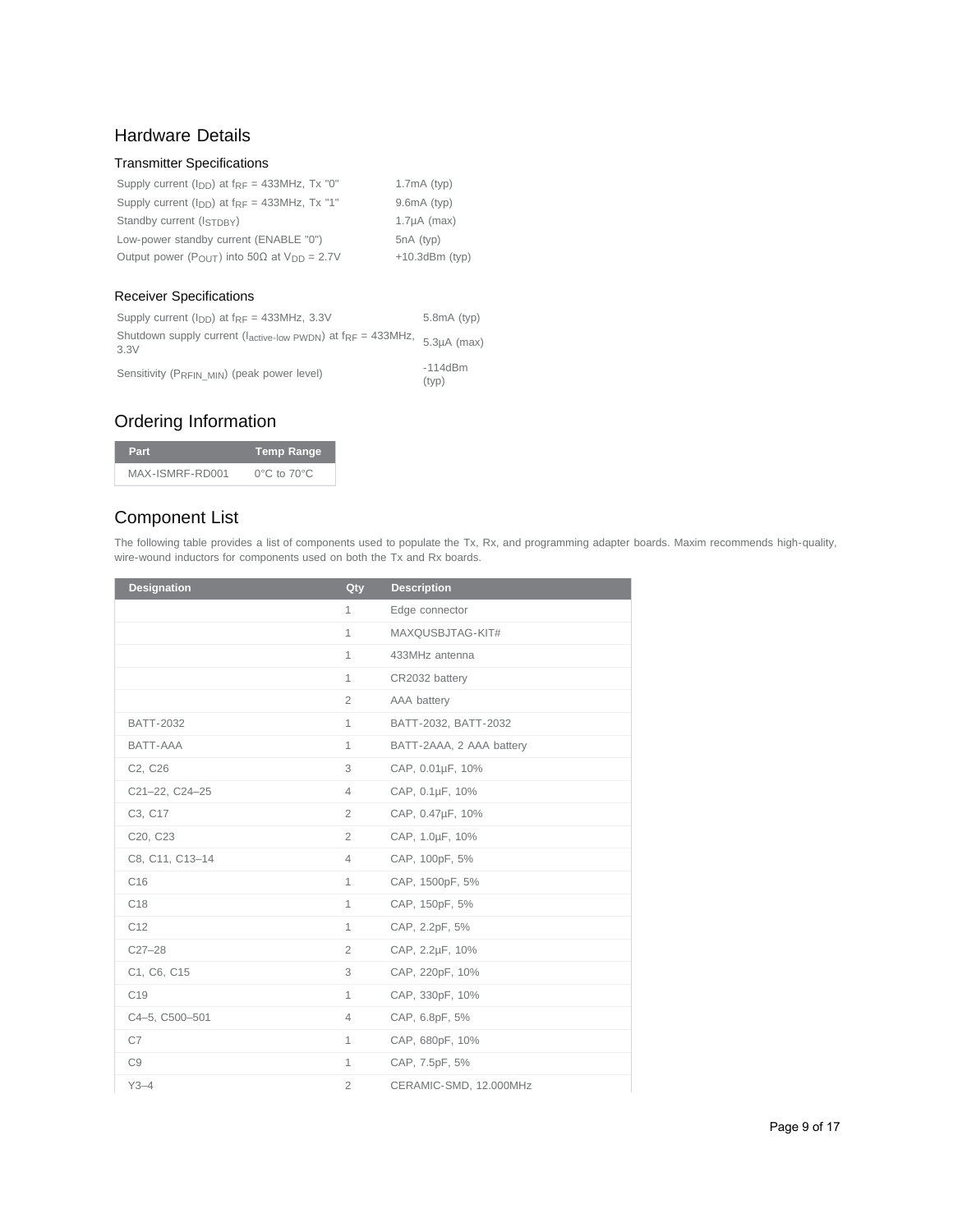| F <sub>1</sub>                 | $\mathbf{1}$   | FLT\MURATA\SFTLA10M7FA00-B0, 10.7MHz |
|--------------------------------|----------------|--------------------------------------|
| L <sub>5</sub>                 | $\overline{2}$ | IND-MOLDED, 24nH, 5%                 |
| L2                             | $\mathbf{1}$   | IND-MOLDED, 51nH, 5%                 |
| L <sub>3</sub>                 | 1              | IND-MOLDED, 56nH, 5%                 |
| L1                             | $\mathbf{1}$   | IND-MOLDED, 62nH, 5%                 |
| D-RSI, D-TX                    | $\overline{2}$ | LED-1 (yellow)                       |
| $D-A$                          | $\mathbf{1}$   | $LED-1$ (red)                        |
| $D - B$                        | 1              | LED-1 (green)                        |
| $D-C$                          | $\mathbf{1}$   | $LED-1$ (blue)                       |
| $D-D$                          | $\mathbf{1}$   | LED-1 (orange)                       |
| U1                             | $\mathbf{1}$   | MAX1472AKA+                          |
| U <sub>2</sub>                 | $\mathbf{1}$   | MAX1473EUI+                          |
| U6                             | $\mathbf{1}$   | MAX8887EZK33                         |
| $U3-4$                         | $\overline{2}$ | MAXQ610A-0000+                       |
| R1, R3, L4                     | 3              | $RES, 0\Omega$                       |
| R7, R14                        | $\overline{2}$ | $RES, 100\Omega$                     |
| R <sub>6</sub>                 | $\mathbf{1}$   | RES, $200k\Omega$                    |
| R <sub>2</sub>                 | $\mathbf{1}$   | $RES, 5.6k\Omega$                    |
| RA, RB, RC, RD, RRSI, RTX      | 6              | RES, $75\Omega$ , $1\%$              |
| J-RF-IN                        | $\mathbf{1}$   | <b>SMA</b>                           |
| SW-A, SW-B, SW-C, SW-D, SW-PWR | 5              | SW-SPST-NO-B, SPST NO                |
| Y2                             | $\mathbf{1}$   | XTAL-SMD, 13.2256MHz                 |
| Y1                             | $\mathbf{1}$   | XTAL-SMD, 13.560MHz                  |
|                                | 1              | PCB (Tx and Rx boards)               |

# **Schematics**

(Revision C1: a detailed copy is available [here.](http://www.maximintegrated.com/images/appnotes/5366/ISM-RF-RD001-C1-S.pdf))

### Tx Blocks

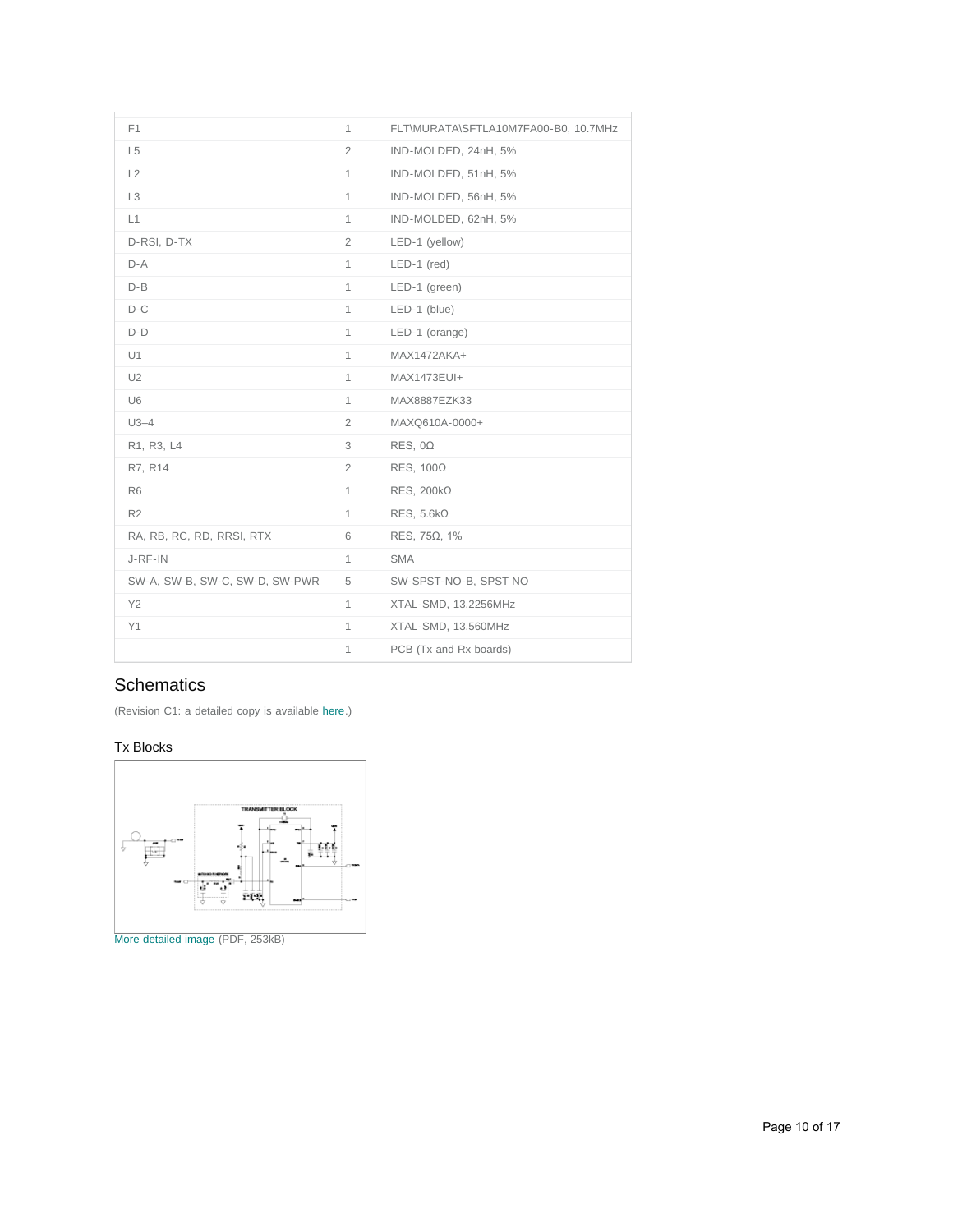

[More detailed image](http://www.maximintegrated.com/images/appnotes/5366/5366Fig05.pdf) (PDF, 270kB)

### RX Blocks



# Layout

(Revision C1: detailed scale plots are available [here.](http://www.maximintegrated.com/images/appnotes/5366/ISM-RF-RD001-C1-L.pdf))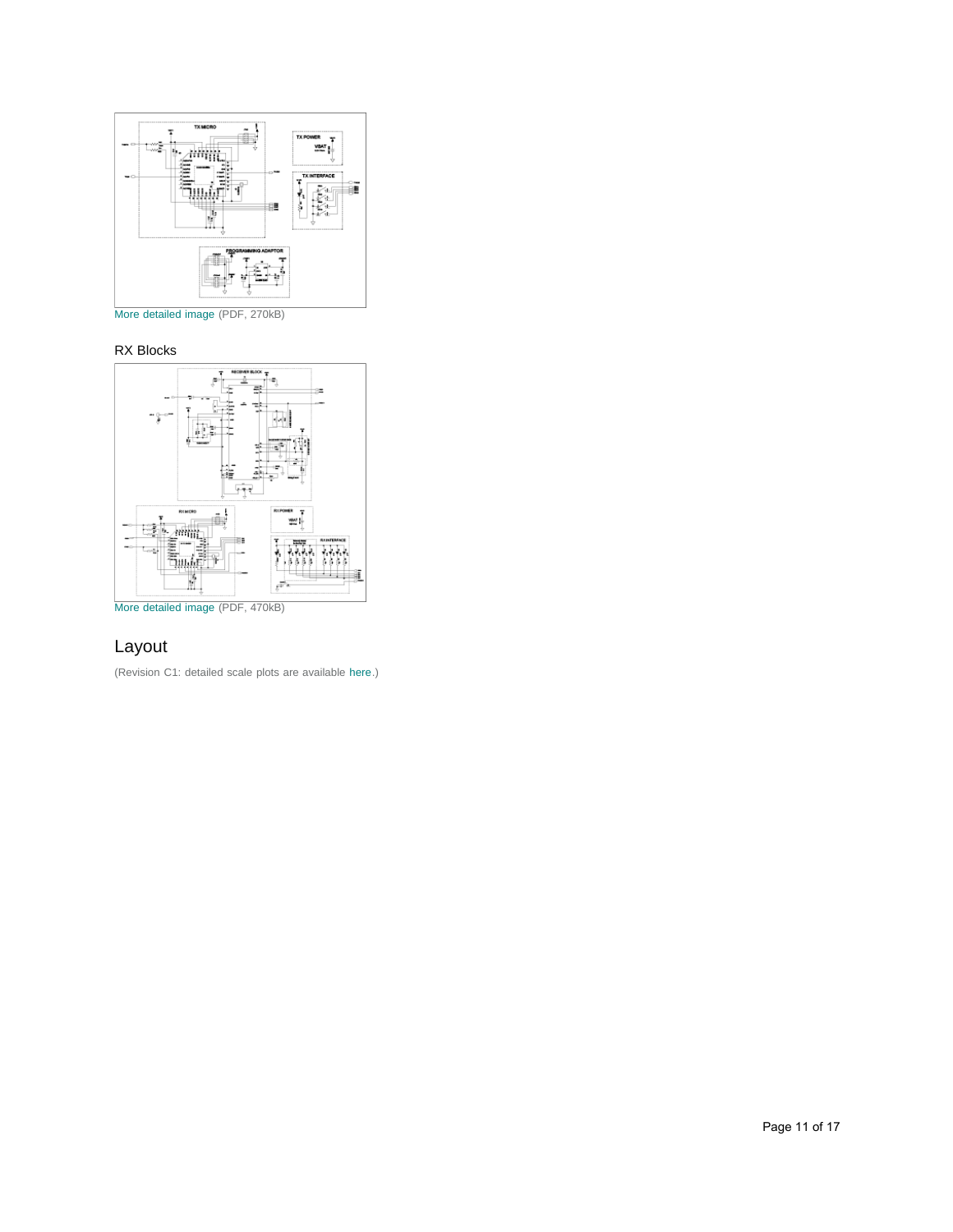

#### Related Application Notes

|  | Application note 1954, "Designing Output-Matching Networks for the MAX1472 ASK Transmitter"                      |
|--|------------------------------------------------------------------------------------------------------------------|
|  | Application note 2815, "Calculating the Sensitivity of an ASK Receiver"                                          |
|  | Application note 3401, "Matching Maxim's 300MHz to 450MHz Transmitters to Small Loop Antennas"                   |
|  | Application note 3435, "Manchester Data Encoding for Radio Communications"                                       |
|  | Application note 3671, "Data Slicing Techniques for UHF ASK Receivers"                                           |
|  | Application note 4302, "Small Antennas for 300MHz to 450MHz Transmitters"                                        |
|  | Application note 4314, "Getting Started with the MAXQ610 Evaluation Kit (EV Kit) and the IAR Embedded Workbench" |
|  | Application note 4465, "Using the Serial Port on the MAXQ610 Microcontroller"                                    |
|  | Application note 4636, "Avoid PC-Layout "Gotchas" in ISM-RF Products"                                            |
|  | Application pato 5142 "Padio Link Budget Calculations for ISM PE Producte"                                       |

### Application note 5142, "[Radio Link-Budget Calculations for ISM-RF Products"](http://www.maximintegrated.com/an5142)

## <span id="page-11-0"></span>Appendix I: RKE Frame Structure

The basic structure of the data frame is ASK modulated, Manchester encoded, 4.8kbps (0.2083ms/bit). It also has 144 bits per frame (18 bytes or nine 2-byte words), 30ms per frame, pause of 70ms between frames, and 3 frame transmissions per burst. For information on Manchester encoding, refer to application note 3435, ["Manchester Data Encoding for Radio Communications](http://www.maximintegrated.com/an3435)."

|                 | <b>Frame Structure</b> |    |    |                  |    |    |    |    |      |    |    |     |                |                |                     |    |    |
|-----------------|------------------------|----|----|------------------|----|----|----|----|------|----|----|-----|----------------|----------------|---------------------|----|----|
| <b>Preamble</b> |                        |    |    | Data<br>Function |    |    |    |    | Sync |    |    | Sig |                | <b>Chk Sum</b> |                     |    |    |
| EE              | ᄃᄃ                     | EE | FD | 01               | 23 | 45 | 67 | 00 | 01   | 00 | 00 | 43  | 21<br><u>_</u> |                | $\cap$<br><u>__</u> | 01 | 68 |

The structure of this frame is arbitrary but has been established to provide an example of the information that can be contained in any frame related to the many ISM-RF applications.

| Preamble        |    |    |    |
|-----------------|----|----|----|
| <b>Preamble</b> |    |    |    |
| FF              | FF | FF | FD |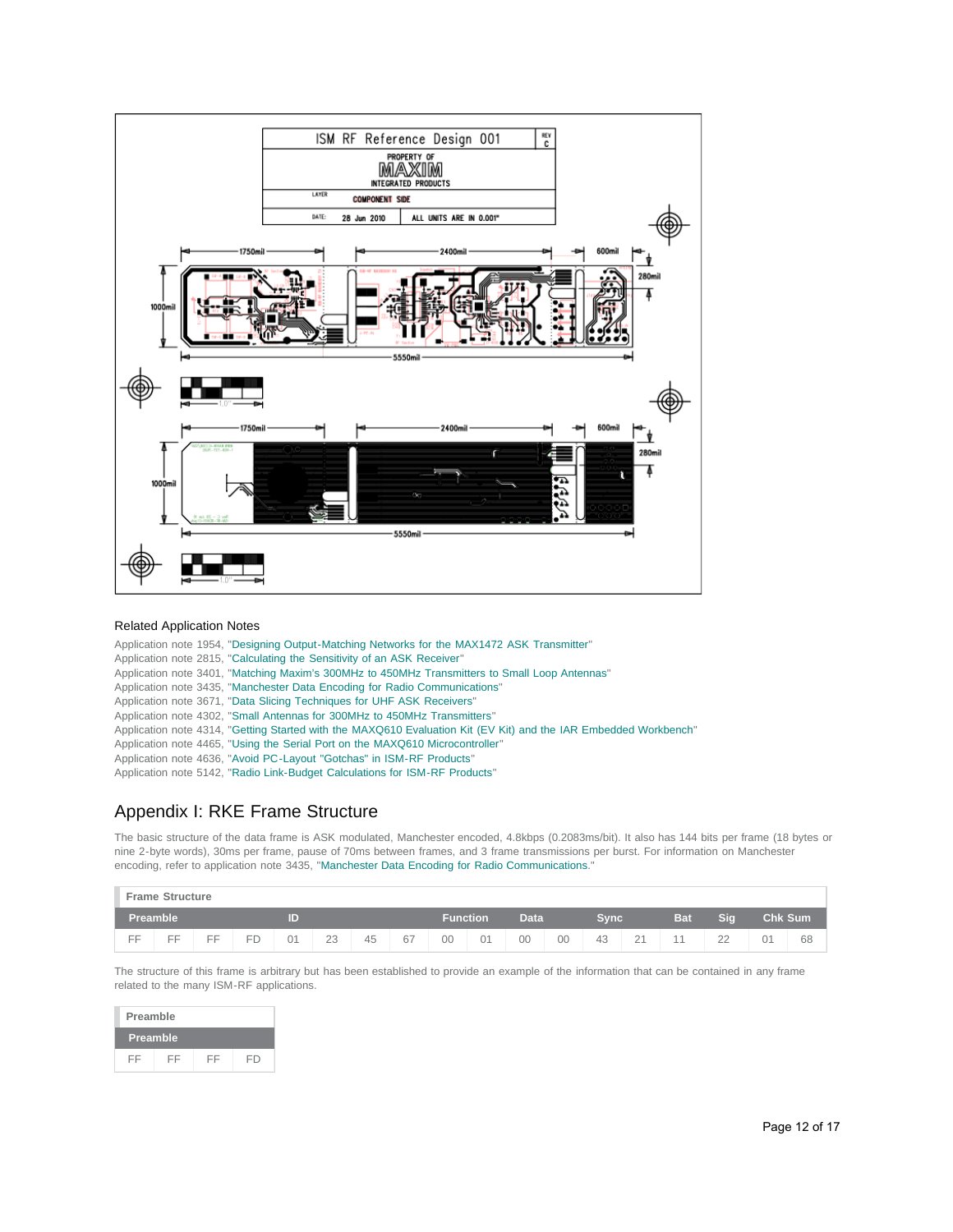The default preamble for this reference design is 4 bytes of high data with a pair of stop bits at the end. Since this is transmitted with Manchester encoding, the waveform appears as a 4.8kHz square wave lasting for 6.67ms. Having a preamble longer than roughly 1ms should provide ample time for the Rx system to wake up, given a strong received signal strength. The MAX1473 has a typical wake-up time of 250µs to start receiving valid data. Extra time can be padded onto this initial wake-up time to allow the Rx system to properly settle the baseband slicing circuit, which in turn provides optimum sensitivity. Providing a preamble of over 6ms gives ample opportunity for a relatively weak signal to wake up the receiver.

Assuming the MAXQ610 microcontroller used in the Rx is sitting in a stop mode, the system will consume a certain number of received bits to start up the microcontroller before it can begin decoding the data stream. The nanopower ring oscillator in the MAXQ610 typically runs at 8kHz (the wake-up timer interval can be 1/f<sub>NANO</sub> to 65535/f<sub>NANO</sub>). If the Rx system is configured to use the RXSIG or the RXDATA line as an interrupt generator, the µC would have a warm-up time of 8192 x t<sub>HFXIN</sub>. With t<sub>HFXIN</sub> = 83.3ns (f<sub>XCLK</sub> = 12MHz clock), the warm-up time works out to approximately 0.6827µs. This is well within the time available in one preamble transmission, and at a baud rate of 4.8kbps, the µC should be in a warmed-up state within 3.28 bits. The FD pattern at the end of the preamble is used to indicate the following start of the data frame and is the key to synchronizing the received bit stream.

| <b>ID Structure</b> |    |    |  |
|---------------------|----|----|--|
| D                   |    |    |  |
| 01                  | 23 | 45 |  |

The ID section is configured with 4 bytes of identification. This permits 2<sup>32</sup> unique identifiers or over 4.29 billion codes. If one byte is used for class identification (256 different car models for example), 224 unique identifiers or over 16 million codes remain. The structure can be modified to suit the purpose of the user. This RD has been preprogrammed to use an identification code as noted above, with the last byte being adjusted between RD systems. This allows for simultaneous operation of multiple, independent RKE systems.

| <b>Function Structure</b> |    |  |
|---------------------------|----|--|
| <b>Function</b>           |    |  |
| ΩO                        | 01 |  |

This simple reference design has only four input switches on the transmitter, so 2 bytes of "function" is overkill. Again, this structure can be modified to suit the purposes of the user. In this application, when button A is pressed, the function value is 00 01. When button B is pressed, the function value is 00 02, and so forth. The function value is used to convey information (with individual buttons having their own bit), so it is possible to indicate multiple button presses simultaneously. In this instance, if buttons B and D were pressed together, the function value would be represented as 00 0A (this multibutton operation has not been implemented in the design). This is an arbitrary definition for the structure of the function value and it can always be modified by the user.



The data section of this frame is provided for transmitting information such as a temperature or pressure measurement, a speed indicator, etc. In this design, the data section could work in concert with the function section to convey information whenever a button on the transmitter has been pressed. Again, the use of this data value is arbitrary and can be modified by the user. This operation is not currently implemented in the design.

| <b>Sync Structure</b> |    |
|-----------------------|----|
| <b>Sync</b>           |    |
| 43                    | 21 |

The synchronization block is set up to provide for encryption coding. Users can work with this section to provide rolling code sync, a public key, etc. This operation is not currently implemented in the design.



This single byte allows the transmitter to send an indication of battery strength to the receiver. This section of the frame could have value when indicating a need to change the Tx battery. This operation is not currently implemented in the design.

|     | Signal Strength Indicator |  |
|-----|---------------------------|--|
| Sia |                           |  |
| 22  |                           |  |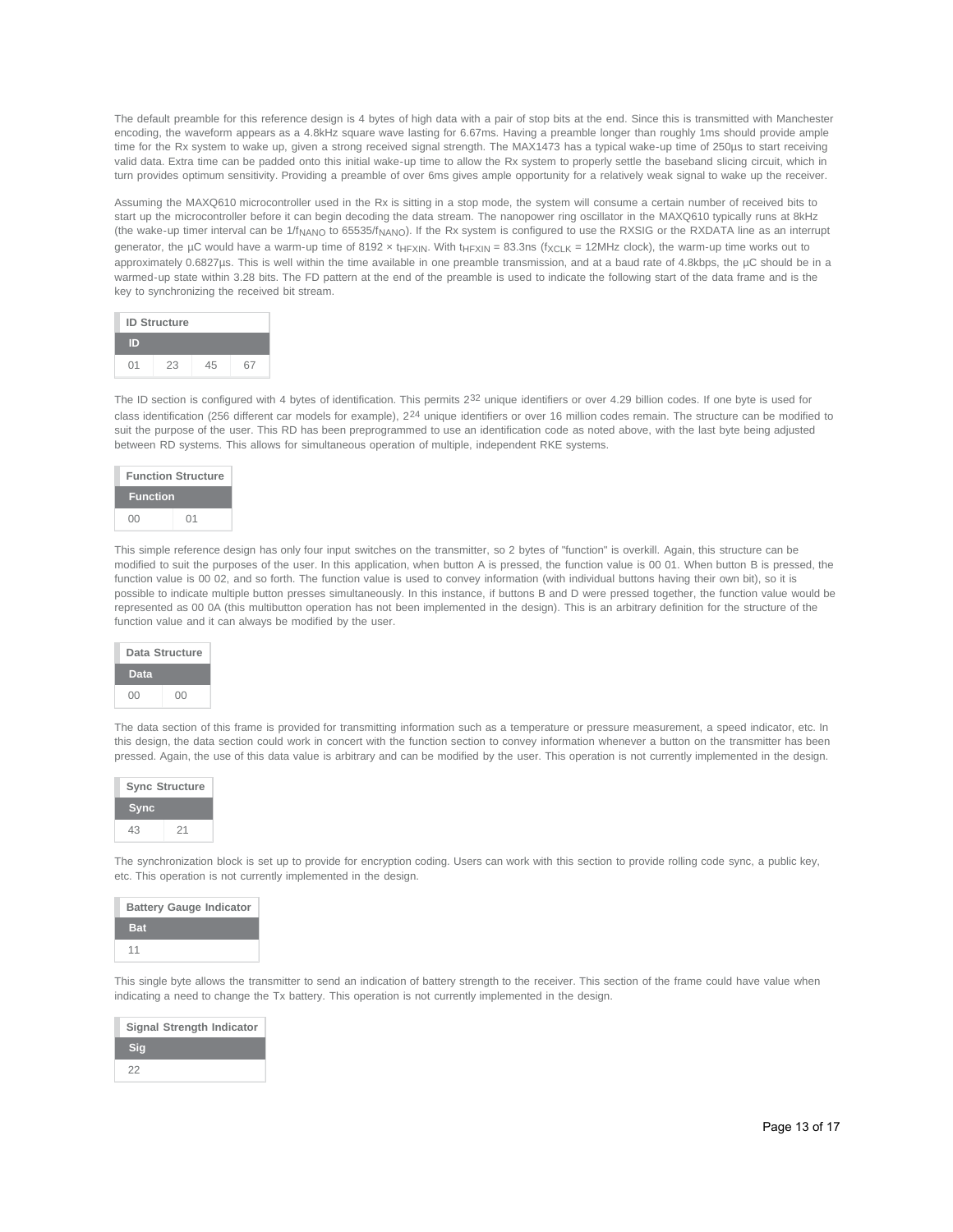A possible use for a transceiver configuration, the received signal strength of the return channel could be shared between the nodes. This operation is not currently implemented in the design.



In this reference design, the checksum is used as a go/no-go gate for valid data. The frame values (except the preamble) are summed up during transmission, one byte at a time, and the full sum is tacked on to the end of the frame as the checksum. This value is compared to a received data stream and a decision to use or discard the frame is made. The format of this checksum operation is arbitrary, but as long as the Tx, Rx, and encode/decode methods are equivalent, the checksum process will operate as intended.

## <span id="page-13-0"></span>Appendix II: Tx Firmware

```
main.h (17 Jun 2010, Rev 0.3): 
/****************************************************************************
 * Copyright (C) 1999-2012 Maxim Integrated, All Rights Reserved.
 *
 * See main.c for additional information. 
 *
 ******************************************************************************/
/* Main Subroutines */
  void Lights3();
  void ExtISR();
  void SwitchPress();
  void BuildPacket();
  void SendBurst();
  void WUSample();
  void Pause(long int Count);
/* ------------------------------------------------------------------------- */
/* Global Constants */
  static int IntFlag = 0;
  static int PacketChars = 18;
  static char Preamble[4] = {0xFF,0xFF,0xFF,0xFD},
              ID[4] = {0x01,0x23,0x45,0x67},Func[2] = \{0 \times 00, 0 \times 00\},
               Data[2] = \{0x00, 0x00\}, Sync[2]= {0x43,0x21},

              Sig = 0x22,CheckSum[2] = {0x00, 0x00};<br>static char Packet[19];
                              // store the packet data as a string: 18 char + null
 static int BitMask[8] = \{128, 64, 32, 16, 8, 4, 2, 1\}; // store a bit mask
 static int SleepTime = 0x0FA00; // ~ 8sec sleep time (almost max)<br>static int TXWUCnt = 273; // TX Warm-Up Count (~500us)
 static int TXWUCnt = 273;<br>static int ManCnt = 61;<br>// pause time for 1/2 Manche
                                           // pause time for 1/2 Manchester bit
 static long int TXOffCnt = 40000; // TX Off time Count
               /* ------------------------------------------------------------------------- */
```
See the latest [LFRD001-RXcode.zip file](http://www.maximintegrated.com/design/tools/appnotes/5366/LFRD001-RXcode.zip) for all the Rx firmware code.

 main.c isr.c iomacro.h iomaxq.h iomaxq61x.h iomaxq610.h RD001-RX.dep RD001-RX.ewd RD001-RX.ewp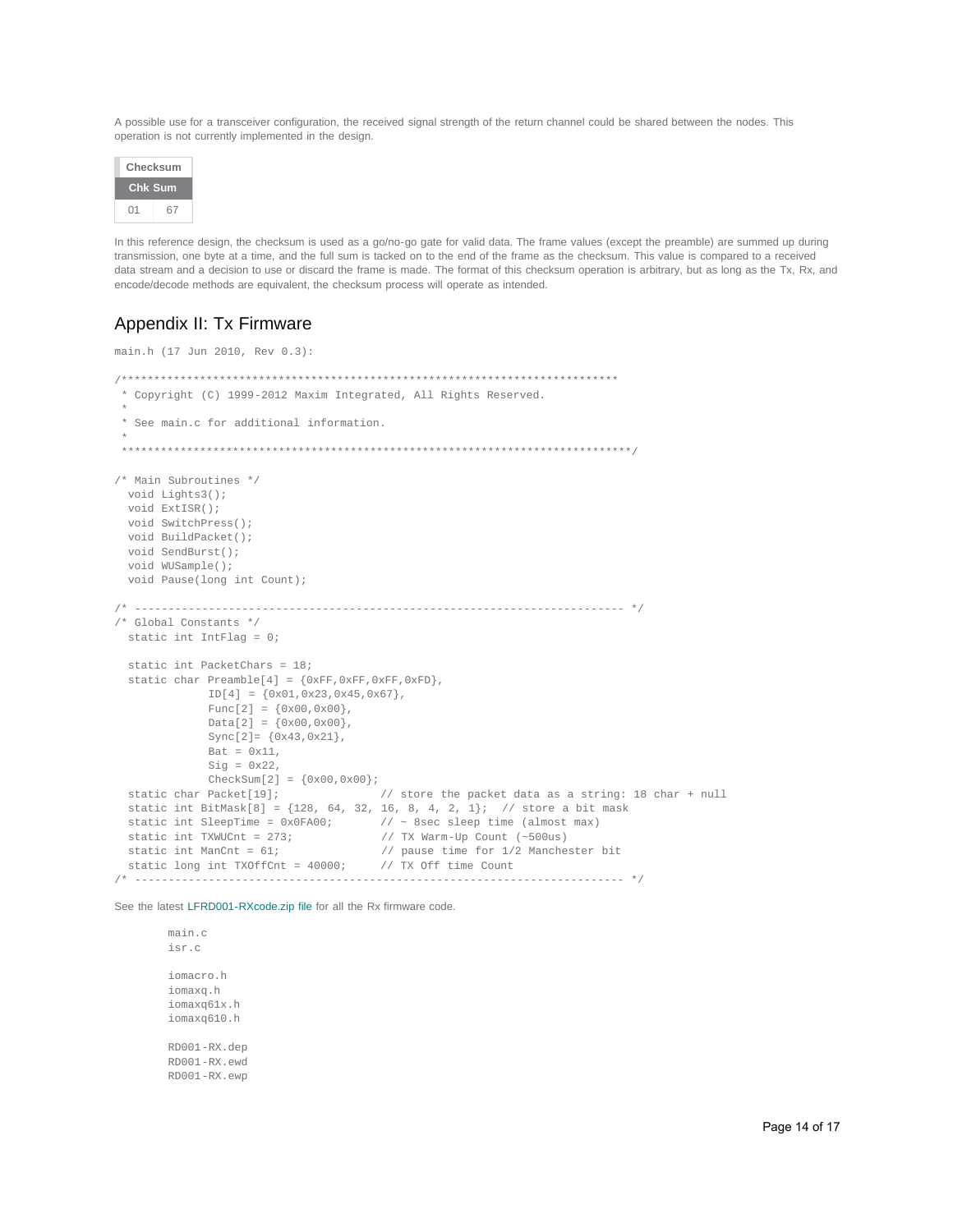RD001-RX.eww

### Appendix III: RX Firmware

```
main.h (17 Jun 10, Rev 0.3):
/****************************************************************************
  * Copyright (C) 1999-2012 Maxim Integrated, All Rights Reserved.
 *
 * See main.c for additional information
 *
 ******************************************************************************/
/* Main Subroutines */
   void Lights6();
  void SwitchInt();
  void ExtISR();
  void OversampleRX();
   void PreambleSyncRX();
   void AlignRX();
   void PullDownSet();
   char PullDownPair(short int MPIndex);
   int Validate();
   int Paired();
  void WURX();
   void Pause(long int Count);
/* ------------------------------------------------------------------------- */
/* Global Constants / Variables */
   static int IntFlag = 0;
  static char ManPacket[39]; // store the Manchester data of with 2x18+1 char 
   // packet (including full preamble) + 2 'noise' characters
   static int ByteShift = 0;
   static int BitShift = 0;
  static char ID[4] = {0x00,0x00,0x00,0x00}, // storage of the RX data
              Func[2] = \{0 \times 00, 0 \times 00\},
              Data[2] = \{0x00, 0x00\}, Sync[2]= {0x00,0x00},
              \text{Bat} = 0 \times 00,
              Sig = 0x00,CheckSum[2] = {0x00, 0x00};static char PairID[4] = \{0x00, 0x00, 0x00, 0x00\}; // initial paired ID
   static int PairON = 0; // flag to indicate the pairing function 
/* ------------------------------------------------------------------------- */
```
See the latest [LFRD001-TXcode.zip](http://www.maximintegrated.com/design/tools/appnotes/5366/LFRD001-TXcode.zip) file for all the Tx firmware code.

 main.c isr.c iomacro.h iomaxq.h iomaxq61x.h iomaxq610.h RD001-TX.dep RD001-TX.ewd RD001-TX.ewp RD001-TX.eww

### Appendix IV: Tx and Rx Timing

The plots below show the three packet transmissions (with appropriate "dead time" between packets) and the individual bit timing of the transmitted data. The top trace is the ENABLE line to the transmitter and the bottom trace is the DATA line, both generated by the MAXQ610.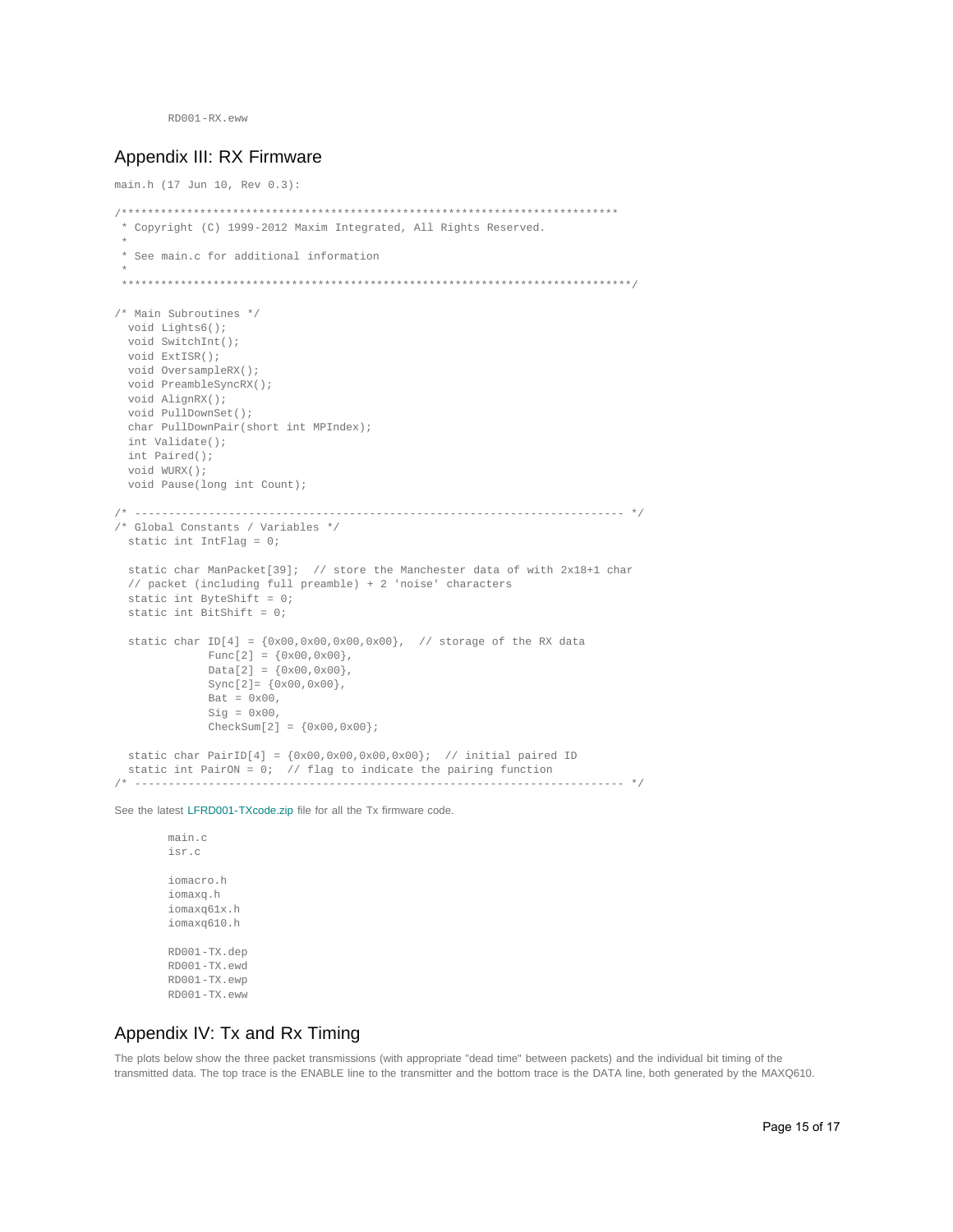

The following series of oscilloscope captures represent the first portion of an incoming transmission packet. The orange trace is the RSI signal, which is generated by the MAXQ610 as soon as an external interrupt is processed. The blue trace is the DATAOUT signal generated by the MAX1473 and the magenta trace is a debug signal (see the OversampleRX routine in the Rx code) indicating when the MAXQ610 stores the DATAOUT logic value. The initial Manchester-encoded packet values can be seen as FF FF FF FD. Note there is a duty cycle skew to the DATAOUT signal caused by the MAX1473 baseband data slicer circuit tracking to a midlevel. This skew causes a number of missampled data values, which are ignored by the PreambleSyncRX routine.